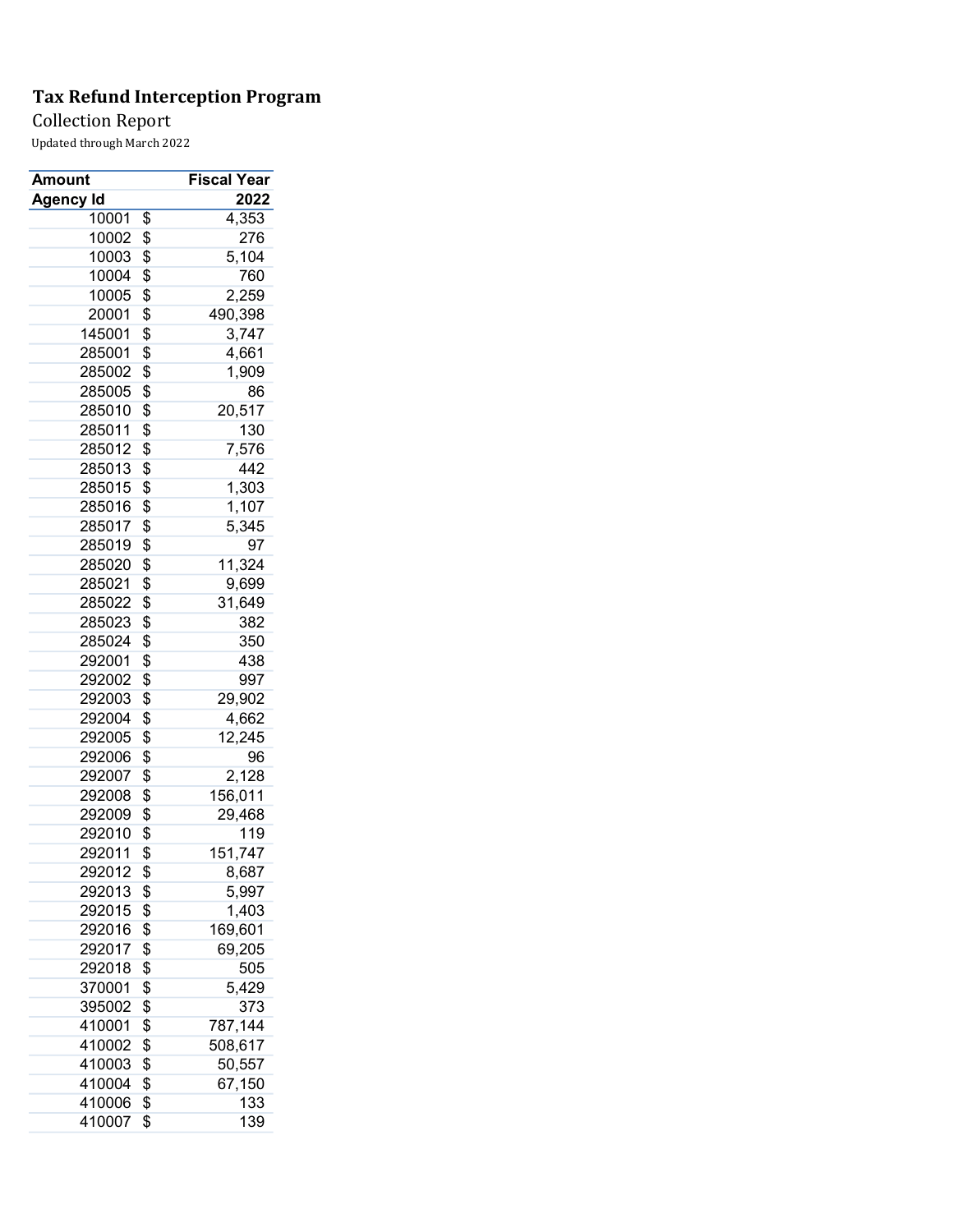## Collection Report

| Amount           | Fiscal Year         |
|------------------|---------------------|
| <b>Agency Id</b> | 2022                |
| 410008           | \$<br>137           |
| 410009           | \$<br>392           |
| 410010           | \$<br>175           |
| 410011           | \$<br>89            |
| 410012           | \$<br>63            |
| 410014           | \$<br>45            |
| 410015           | \$<br>1,272         |
| 410016           | \$<br>1,289         |
| 410017           | \$<br>845           |
| 410019           | \$<br>292           |
| 410020           | \$<br>269           |
| 410023           | \$<br>379           |
| 410024           | \$<br>96            |
| 410025           | \$<br>529           |
| 410026           | \$<br>727           |
| 410027           | \$<br>123           |
| 435199           | \$<br>8,752,512     |
| 437199           | \$<br>337,374       |
| 445001           | \$<br>3,184,754     |
| 445003           | \$<br>327,564       |
| 448001           | \$<br>123,636       |
| 455001           | \$<br>198           |
| 465001           | \$<br>1,431         |
| 485001           | \$<br>9,133         |
| 498001           | \$<br>3,254,224     |
| 499001           | \$<br>33,410        |
| 499002           | \$<br>994           |
| 499003           | \$<br>25            |
| 680001           | \$<br>701           |
| 901001           | \$<br>24            |
| 901004           | \$<br>570           |
| 901005           | \$<br>713           |
| 901006           | \$<br>1,038         |
| 901007           | \$<br>743           |
| 901996           | \$<br>1,376         |
|                  | 1,488               |
| 901997           | \$                  |
| 901998           | \$<br>159<br>14,175 |
| 901999           | \$<br>173           |
| 902002           | \$                  |
| 902003           | \$<br>7,065         |
| 902006           | \$<br>295           |
| 902996           | \$<br>1,774         |
| 903001           | \$<br>4,818         |
| 903002           | \$<br>1,483         |
| 903012           | \$<br>852           |
| 903014           | \$<br>154           |
| 903994           | \$<br>13,087        |
| 903995           | \$<br>222           |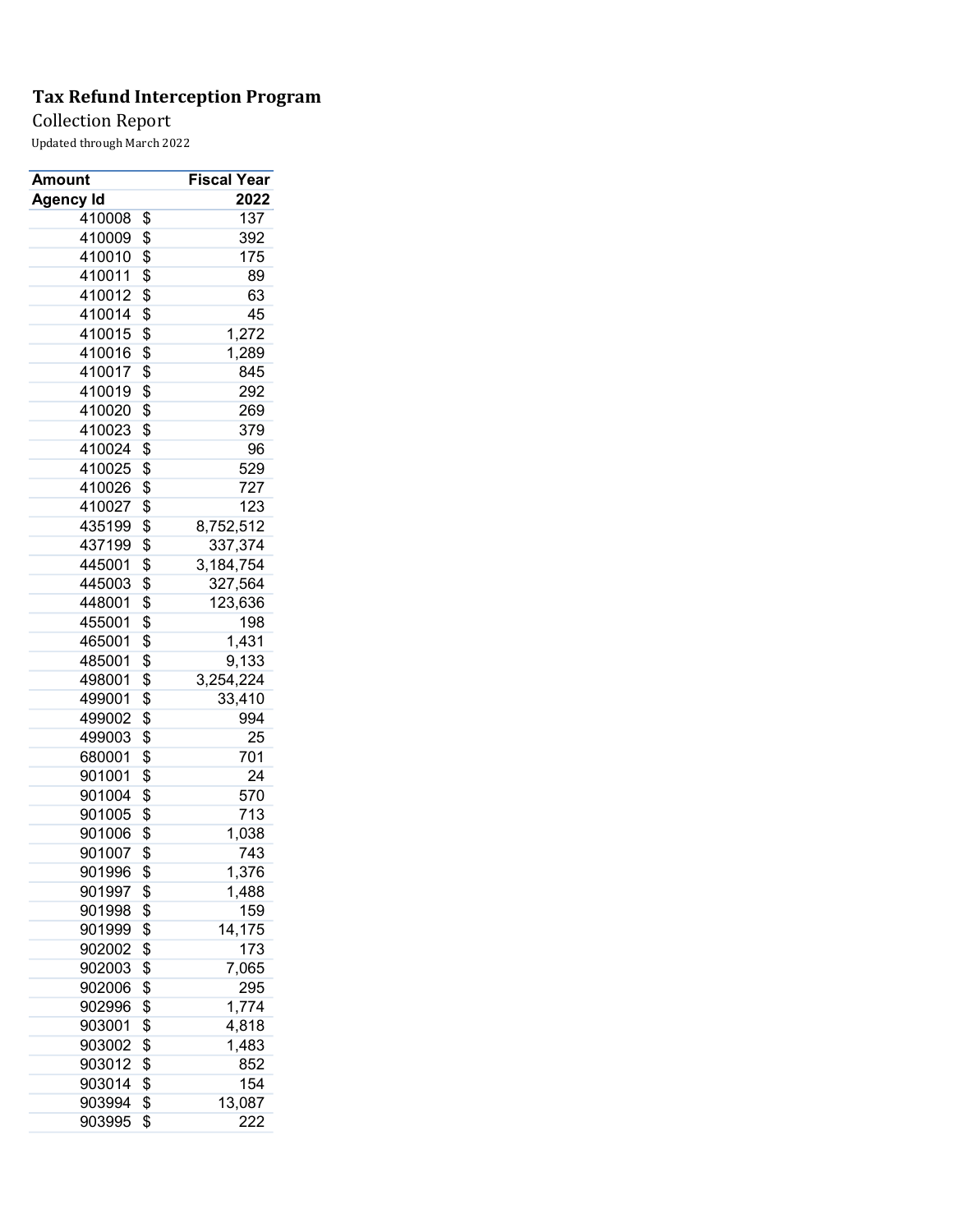## Collection Report

| Amount    | Fiscal Year  |
|-----------|--------------|
| Agency Id | 2022         |
| 903997    | \$<br>3,307  |
| 903998    | \$<br>79     |
| 903999    | \$<br>13,552 |
| 904001    | \$<br>2,799  |
| 904002    | \$<br>50     |
| 904007    | \$<br>1,278  |
| 904998    | \$<br>3,459  |
| 904999    | \$<br>289    |
| 905001    | \$<br>6,952  |
| 905002    | \$<br>59     |
| 905004    | \$<br>6,747  |
| 905005    | \$<br>94,337 |
| 905006    | \$<br>917    |
| 905008    | \$<br>16,574 |
| 905014    | \$<br>426    |
| 905015    | \$<br>223    |
| 905018    | \$<br>55     |
| 905019    | \$<br>29,024 |
| 905021    | \$<br>536    |
| 905023    | \$<br>5,054  |
| 905024    | \$<br>206    |
| 905025    | \$<br>983    |
| 905027    | \$<br>1,109  |
| 905035    | \$<br>3,811  |
| 905036    | \$<br>575    |
| 905039    | \$<br>12,897 |
| 905040    | \$<br>201    |
| 905991    | \$<br>438    |
| 905996    | \$<br>1,761  |
| 905997    | \$<br>1,708  |
| 905998    | \$<br>1,674  |
| 905999    | \$<br>16,022 |
| 906001    | \$           |
| 906005    | 1,276        |
|           | \$<br>225    |
| 906996    | \$<br>312    |
| 907004    | \$<br>9,642  |
| 907997    | \$<br>480    |
| 907998    | \$<br>1,824  |
| 907999    | \$<br>6,884  |
| 908001    | \$<br>1,079  |
| 908003    | \$<br>2,232  |
| 908004    | \$<br>26     |
| 908005    | \$<br>6,954  |
| 908994    | \$<br>2,367  |
| 908995    | \$<br>140    |
| 908996    | \$<br>1,570  |
| 908997    | \$<br>2,125  |
| 908998    | \$<br>1,758  |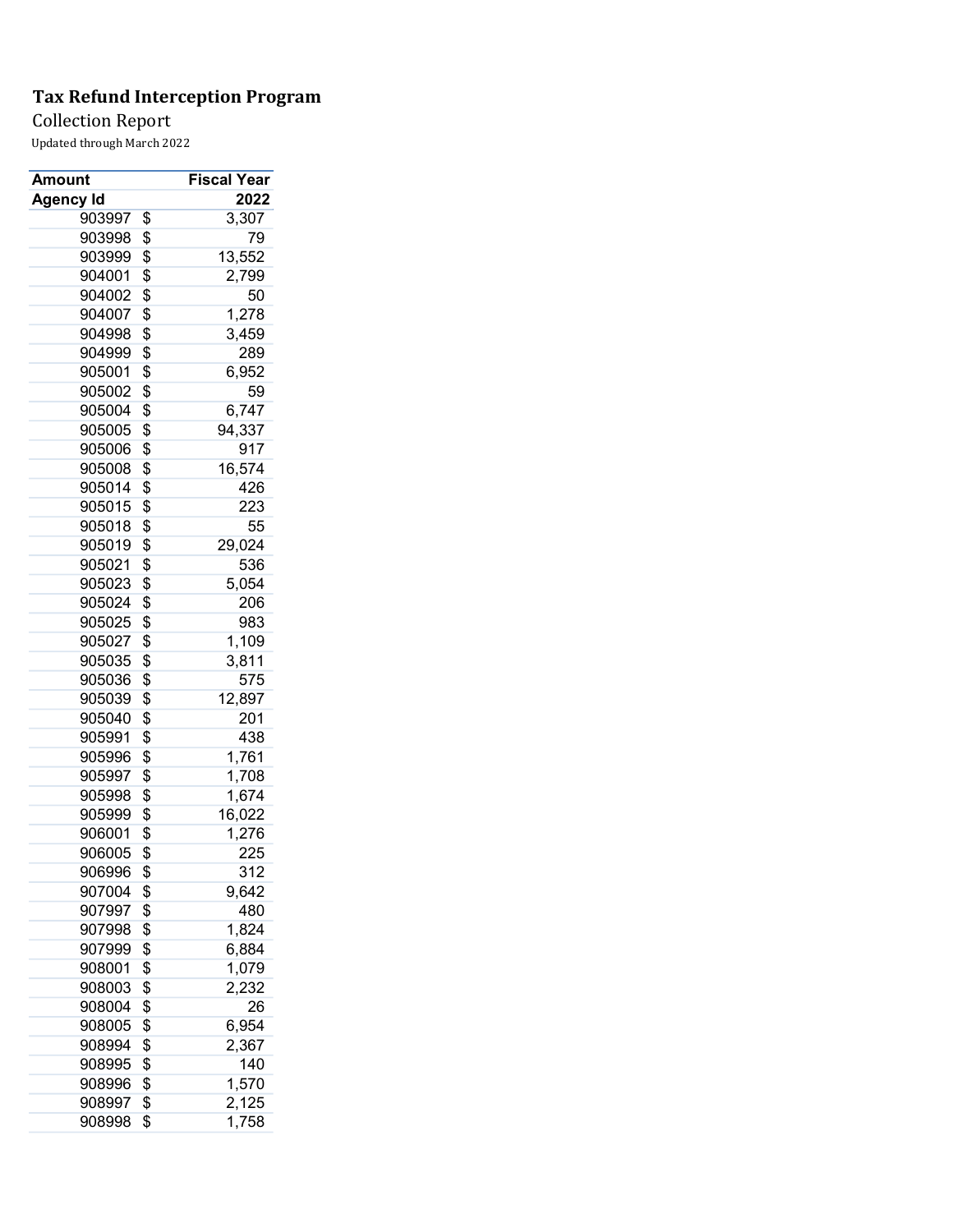## Collection Report

| Amount    | <b>Fiscal Year</b> |
|-----------|--------------------|
| Agency Id | 2022               |
| 908999    | \$<br>13,414       |
| 909004    | \$<br>10,072       |
| 909005    | \$<br>1,457        |
| 909006    | \$<br>1,918        |
| 909007    | \$<br>2,843        |
| 909012    | \$<br>15,142       |
| 909013    | \$<br>2,991        |
| 909014    | \$<br>48           |
| 909995    | \$<br>1,479        |
| 909996    | \$<br>2,371        |
| 909997    | \$<br>12,853       |
| 909998    | \$<br>30,213       |
| 909999    | \$<br>845          |
| 910001    | \$<br>3,292        |
| 910002    | \$<br>2,167        |
| 910005    | \$<br>4,606        |
| 910006    | \$<br>803          |
| 910008    | \$<br>1,031        |
| 910011    | \$<br>1,326        |
| 910994    | \$<br>3,018        |
| 910997    | \$<br>8,241        |
| 910999    | \$<br>428          |
| 911001    | \$<br>4,824        |
| 911002    | \$<br>650          |
| 911005    | \$<br>499          |
| 911008    | \$<br>229          |
| 911010    | \$<br>2,280        |
| 911013    | \$<br>758          |
| 911019    | \$<br>200          |
| 911994    | \$<br>1,340        |
| 911995    | \$<br>285          |
| 911996    | \$<br>13,288       |
| 911997    | \$                 |
| 911999    | 32,071             |
|           | \$<br>249,165      |
| 912002    | \$<br>1,527        |
| 912003    | \$<br>2,088        |
| 912998    | \$<br>44           |
| 912999    | \$<br>20,272       |
| 913004    | \$<br>1,517        |
| 913006    | \$<br>3,575        |
| 913007    | \$<br>3,611        |
| 913008    | \$<br>2,635        |
| 913009    | \$<br>1,387        |
| 913010    | \$<br>954          |
| 913011    | \$<br>366          |
| 913012    | \$<br>9,234        |
| 913014    | \$<br>1,116        |
| 913017    | \$<br>4,958        |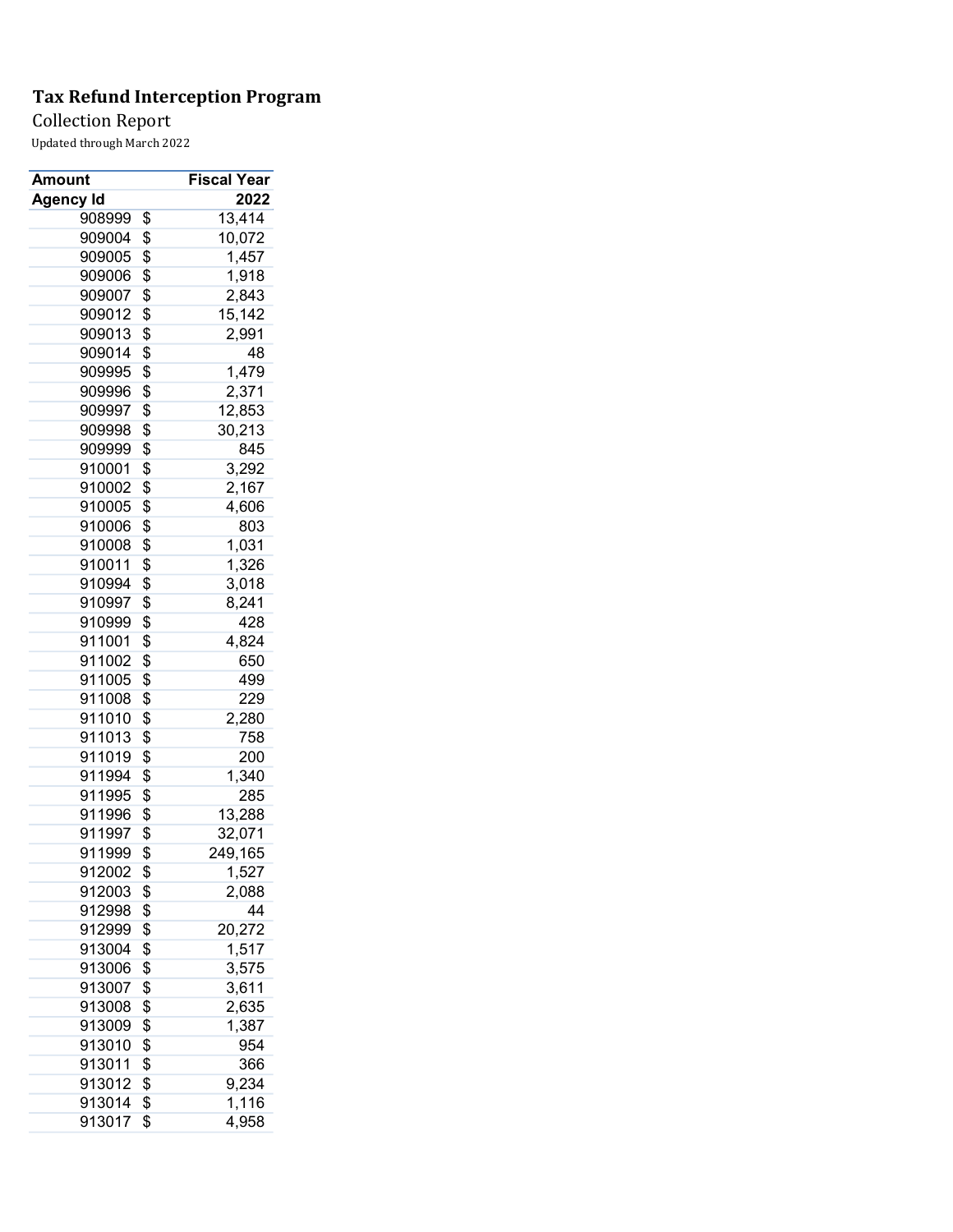## Collection Report

| Amount    | <b>Fiscal Year</b> |
|-----------|--------------------|
| Agency Id | 2022               |
| 913022    | \$<br>2,959        |
| 913024    | \$<br>2,431        |
| 913026    | \$<br>7,774        |
| 913027    | \$<br>1,068        |
| 913029    | \$<br>2,685        |
| 913030    | \$<br>1,328        |
| 913032    | \$<br>18,425       |
| 913033    | \$<br>85           |
| 913034    | \$<br>1,396        |
| 913036    | \$<br>965          |
| 913039    | \$<br>20,382       |
| 913040    | \$<br>7,916        |
| 913041    | \$<br>4,319        |
| 913043    | \$<br>316          |
| 913044    | \$<br>441          |
| 913046    | \$<br>24,082       |
| 913047    | \$<br>1,303        |
| 913048    | \$<br>269          |
| 913049    | \$<br>315          |
| 913051    | \$<br>28,984       |
| 913053    | \$<br>242,828      |
| 913057    | \$<br>6,610        |
| 913059    | \$<br>9,617        |
| 913062    | \$<br>248          |
| 913065    | \$<br>4,535        |
| 913066    | \$<br>366          |
| 913068    | \$<br>2,028        |
| 913070    | \$<br>5,174        |
| 913071    | \$<br>562          |
| 913072    | \$<br>99           |
| 913073    | \$<br>327          |
| 913074    | \$<br>11,428       |
| 913075    | \$<br>1,546        |
| 913078    | \$<br>2,998        |
| 913079    | \$<br>31,888       |
| 913082    | \$<br>2,286        |
| 913096    | \$<br>8,279        |
| 913097    | \$<br>2,235        |
| 913099    | \$<br>9,577        |
| 913992    | \$<br>5,066        |
| 913993    | \$<br>2,817        |
| 913996    | \$<br>8,963        |
| 913998    | \$<br>15,341       |
| 914003    | \$<br>2,620        |
| 914005    | \$<br>8,288        |
| 914006    | \$<br>1,067        |
| 914011    | \$<br>3,831        |
|           | \$<br>407          |
| 914014    |                    |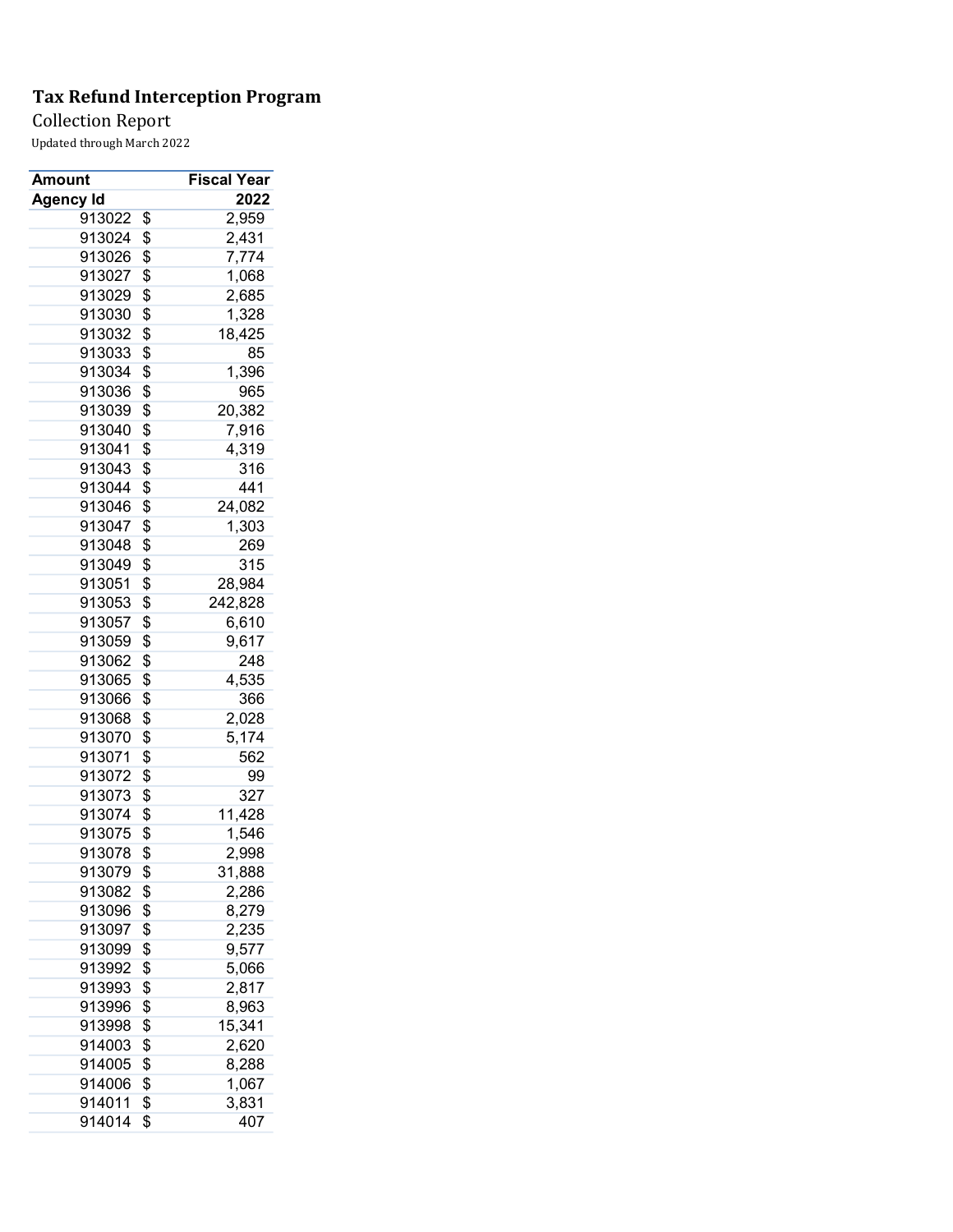Collection Report

| Amount    | Fiscal Year   |
|-----------|---------------|
| Agency Id | 2022          |
| 914017    | \$<br>2,006   |
| 914018    | \$<br>20,811  |
| 914020    | \$<br>2,202   |
| 914021    | \$<br>743     |
| 914030    | \$<br>65      |
| 914997    | \$<br>22,979  |
| 914998    | \$<br>1,607   |
| 914999    | \$<br>34,310  |
| 915002    | \$<br>6,672   |
| 915989    | \$<br>29,436  |
| 915995    | \$<br>669     |
| 915996    | \$<br>2,842   |
| 916997    | \$<br>1,823   |
| 916998    | \$<br>3,770   |
| 917001    | \$<br>599     |
| 917003    | \$<br>23,491  |
| 917010    | \$<br>1,545   |
| 917997    | \$<br>4,326   |
| 917998    | \$<br>3,164   |
| 917999    | \$<br>25,720  |
| 918001    | \$<br>29,664  |
| 918002    | \$<br>395     |
| 918003    | \$<br>1,093   |
| 918004    | \$<br>74,055  |
| 918005    | \$<br>47      |
| 918996    | \$<br>58,031  |
| 918997    | \$<br>3,925   |
| 918998    | \$<br>16,031  |
| 918999    | \$<br>1,912   |
| 919998    | \$<br>2,364   |
| 920001    | \$<br>8,645   |
| 920002    | \$<br>4,744   |
| 920005    | \$<br>13,808  |
| 920006    | \$<br>1,690   |
| 920007    | \$<br>13,624  |
| 920008    |               |
|           | \$<br>8,125   |
| 920010    | \$<br>25      |
| 920011    | \$<br>50      |
| 920012    | \$<br>6,097   |
| 920995    | \$<br>23,395  |
| 920996    | \$<br>227     |
| 920997    | \$<br>127,704 |
| 920998    | \$<br>48,772  |
| 920999    | \$<br>39,094  |
| 921003    | \$<br>23,101  |
| 921997    | \$<br>7,268   |
| 921998    | \$<br>13,421  |
| 922001    | \$<br>504     |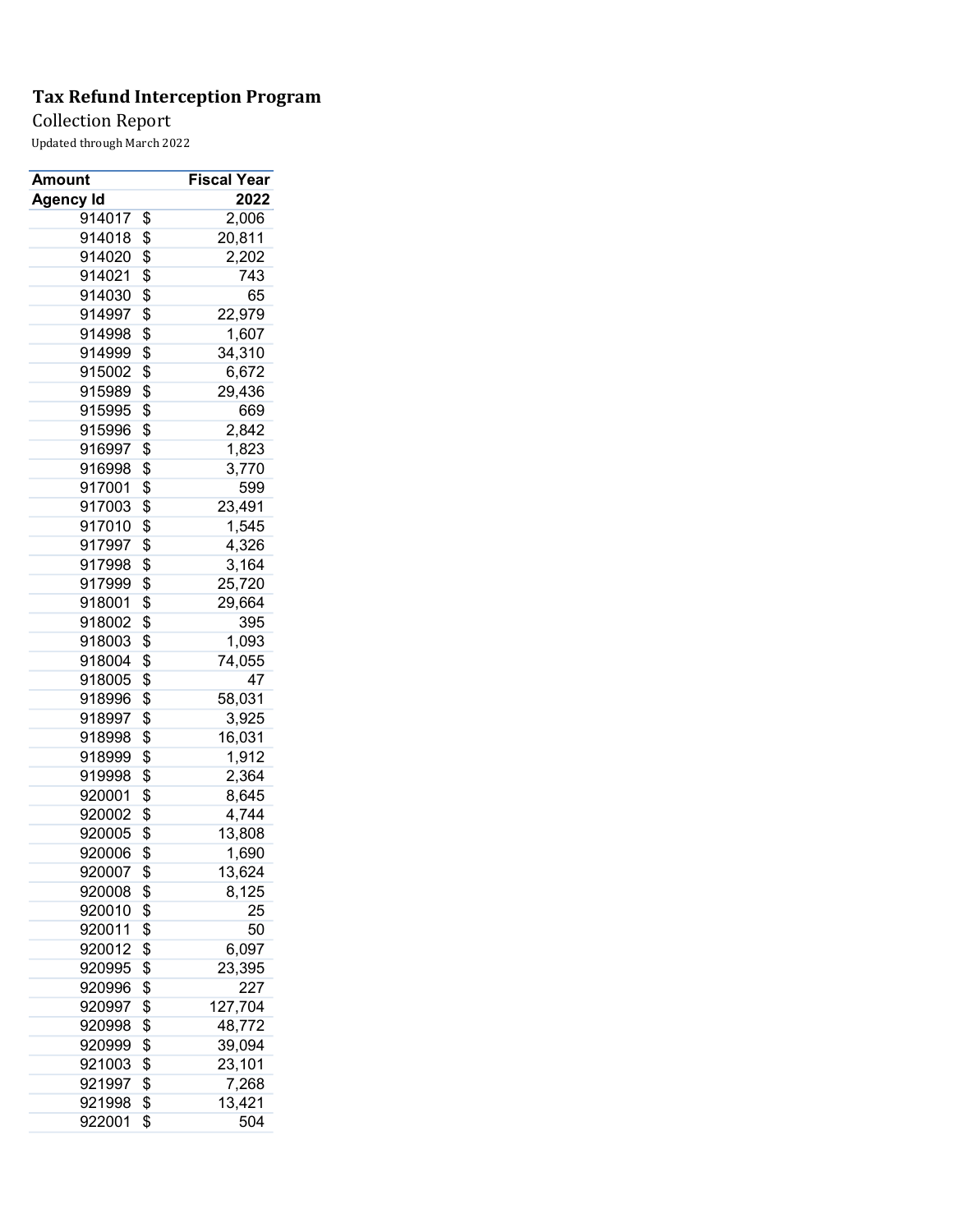## Collection Report

| Amount           | <b>Fiscal Year</b> |
|------------------|--------------------|
| <b>Agency Id</b> | 2022               |
| 922003           | \$<br>3,639        |
| 922004           | \$<br>3,840        |
| 922008           | \$<br>1,223        |
| 922011           | \$<br>60           |
| 922013           | \$<br>4,491        |
| 922014           | \$<br>1,599        |
| 922996           | \$<br>1,104        |
| 922997           | \$<br>14,301       |
| 922998           | \$<br>1,178        |
| 922999           | \$<br>46,174       |
| 923002           | \$<br>6,381        |
| 923006           | \$<br>24,880       |
| 923009           | \$<br>580          |
| 923997           | \$<br>1,890        |
| 923998           | \$<br>61,677       |
| 923999           | \$<br>54,247       |
| 924002           | \$<br>873          |
| 924003           | \$<br>644          |
| 924004           | \$<br>2,351        |
| 924994           | \$<br>512          |
| 924995           | \$<br>440          |
| 924998           | \$<br>5,633        |
| 924999           | \$<br>3,559        |
| 925004           | \$<br>4,919        |
| 925005           | \$<br>620          |
| 925006           | \$<br>1,198        |
| 925007           | \$<br>3,244        |
| 925993           | \$<br>207          |
| 925995           | \$<br>25           |
| 925999           | \$<br>130,790      |
| 926001           | \$<br>425          |
| 926004           | \$<br>517          |
| 926999           | \$<br>10,915       |
| 927002           | \$<br>3,599        |
| 927008           | \$<br>19,526       |
| 927994           | \$<br>1,679        |
| 927998           | \$<br>11,241       |
| 928003           | \$<br>31           |
| 928004           | \$<br>3,934        |
| 928005           | \$<br>6,881        |
| 928009           | \$<br>1,407        |
| 928011           | \$<br>1,409        |
| 928012           | \$<br>1,712        |
| 928015           | \$<br>931          |
| 928016           | \$<br>3,324        |
| 928017           | \$<br>1,721        |
| 928020           | \$<br>173          |
| 928021           | \$<br>3,163        |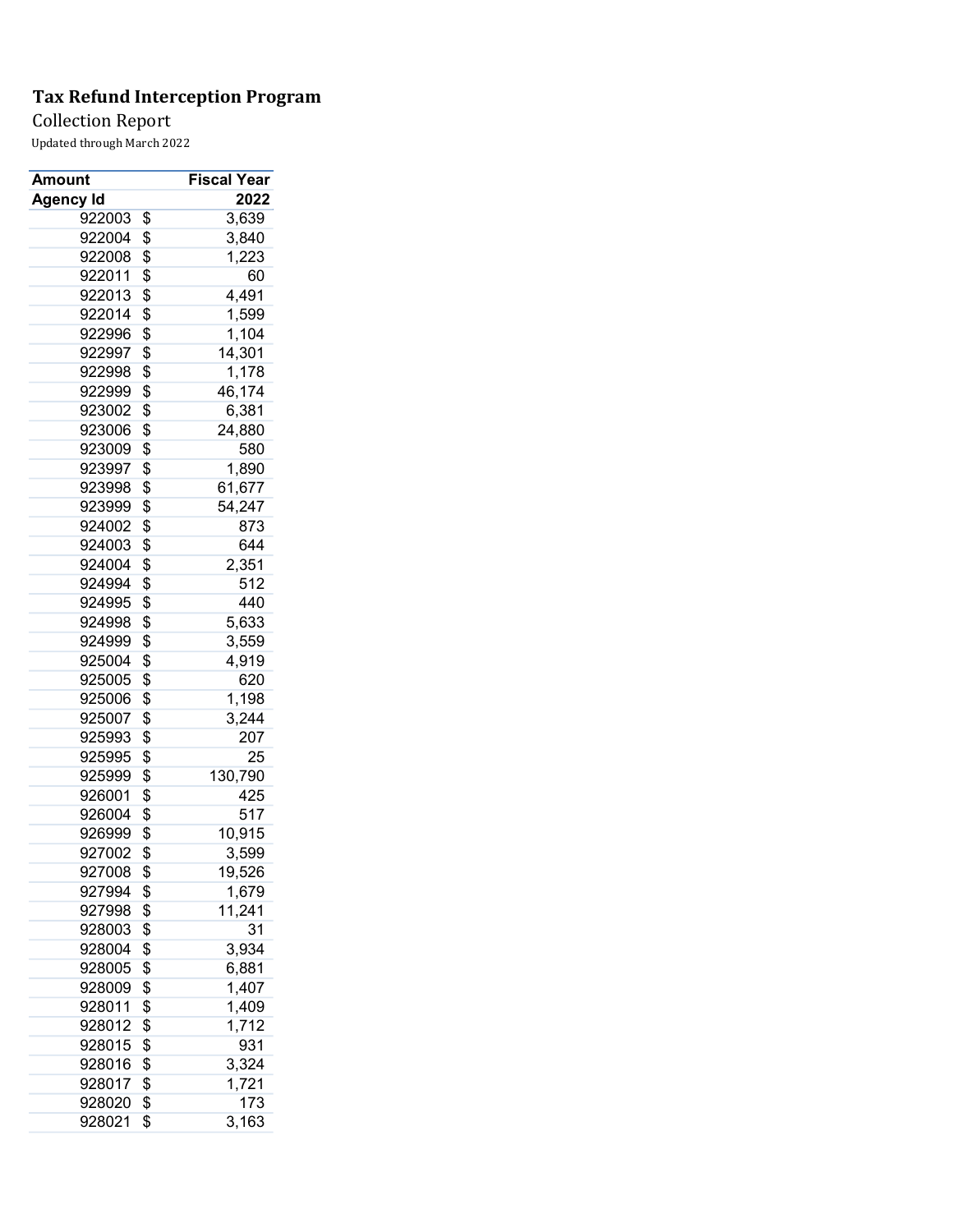## Collection Report

| Amount    | <b>Fiscal Year</b> |
|-----------|--------------------|
| Agency Id | 2022               |
| 928022    | \$<br>6,851        |
| 928025    | \$<br>8,269        |
| 928026    | \$<br>243          |
| 928027    | \$<br>3,003        |
| 928030    | \$<br>4,342        |
| 928031    | \$<br>1,106        |
| 928032    | \$<br>54           |
| 928034    | \$<br>34,606       |
| 928035    | \$<br>498          |
| 928036    | \$<br>84           |
| 928038    | \$<br>540          |
| 928039    | \$<br>1,908        |
| 928994    | \$<br>128          |
| 928995    | \$<br>11,684       |
| 928996    | \$<br>12,697       |
| 928997    | \$<br>7,834        |
| 928998    | \$<br>2,076        |
| 928999    | \$<br>9,254        |
| 929001    | \$<br>835          |
| 929002    | \$<br>1,208        |
| 929006    | \$<br>468          |
| 929007    | \$<br>2,327        |
| 929008    | \$<br>2,065        |
| 929012    | \$<br>80           |
| 929997    | \$<br>49           |
| 929998    | \$<br>2,645        |
| 929999    | \$<br>2,000        |
| 930001    | \$<br>2,373        |
| 930002    | \$<br>42,853       |
| 930003    | \$<br>259          |
| 930004    | \$<br>33,250       |
| 930005    | \$<br>15,996       |
| 930008    | \$<br>735          |
| 930012    |                    |
|           | \$<br>6,604        |
| 930013    | \$<br>31,487       |
| 930014    | \$<br>213          |
| 930015    | \$<br>181,033      |
| 930016    | \$<br>519          |
| 930017    | \$<br>1,133        |
| 930018    | \$<br>16,438       |
| 930019    | \$<br>6,422        |
| 930998    | \$<br>713          |
| 930999    | \$<br>232,000      |
| 931001    | \$<br>779          |
| 931002    | \$<br>3,827        |
| 931004    | \$<br>76           |
| 931005    | \$<br>885          |
| 931995    | \$<br>3,159        |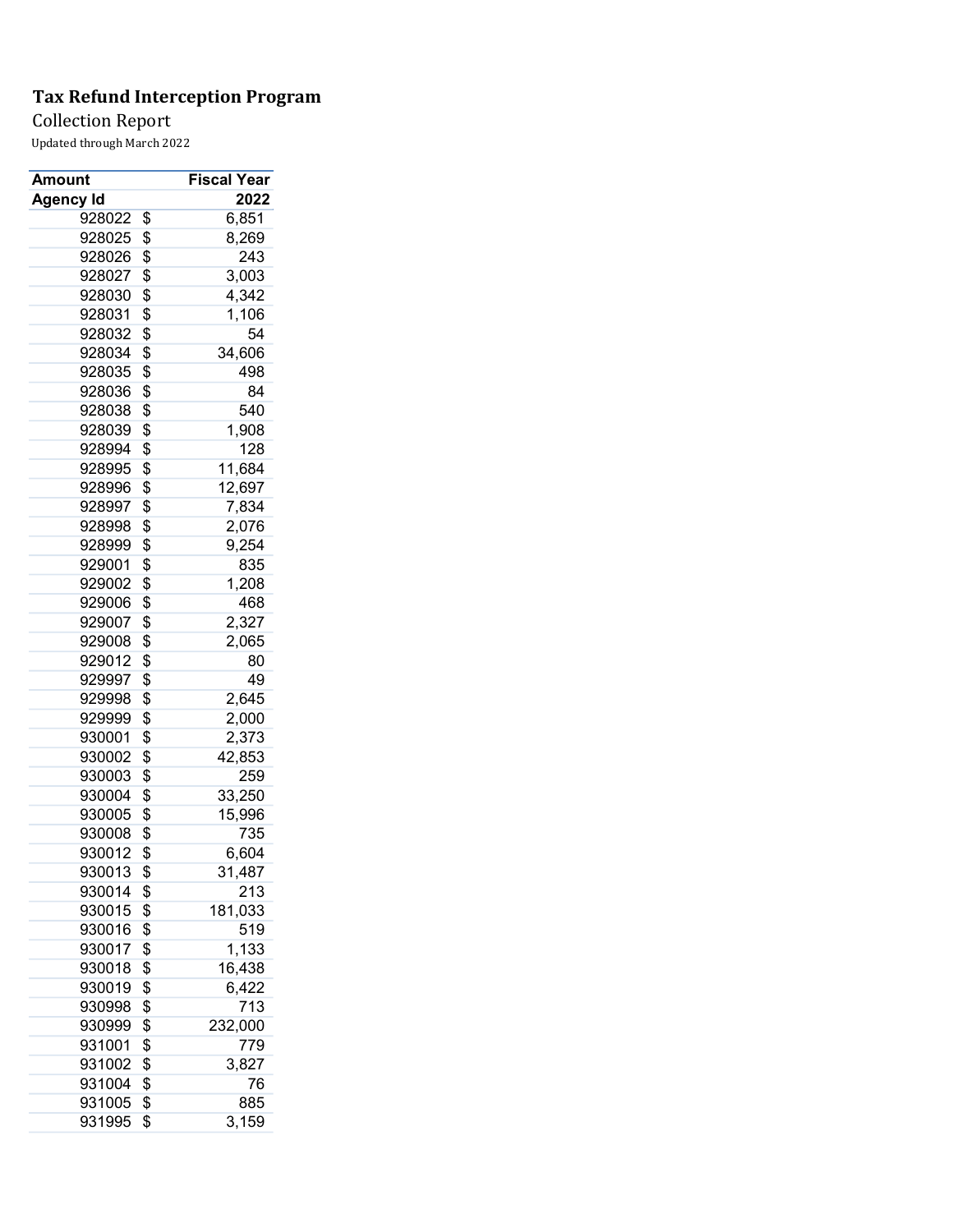## Collection Report

| Amount           |          | Fiscal Year    |
|------------------|----------|----------------|
| <b>Agency Id</b> |          | 2022           |
| 931999           | \$       | 3,837          |
| 932001           | \$       | 2,427          |
| 932003           | \$       | 14,314         |
| 932005           | \$       | 6,123          |
| 932006           | \$       | 5,108          |
| 932007           | \$       | 715            |
| 932008           | \$       | 2,001          |
| 932009           | \$       | 434            |
| 932011           | \$       | 792            |
| 932991           | \$       | 50,168         |
| 932992           | \$       | 4,288          |
| 932994           | \$       | 1,946          |
| 932995           | \$       | 5,852          |
| 932997           | \$       | 76             |
| 932998           | \$       | 5,497          |
| 932999           | \$       | 3,043          |
| 933001           | \$       | 674            |
| 933002           | \$       | 1,155          |
| 933006           | \$       | 1,513          |
| 933996           | \$       | 97,007         |
| 933997           | \$       | 58             |
| 933998           | \$       | 346            |
| 934002           | \$       | 2,877          |
| 934007           | \$       | 23,545         |
| 934008           | \$       | 103            |
| 934997           | \$       | 1,032          |
| 934998           | \$       | 18,138         |
| 935001           | \$       | 272            |
| 935002           | \$       | 75             |
| 935004           | \$       | 470            |
| 935998           | \$       | 25,301         |
| 935999           | \$       | 10,779         |
| 936002           | \$       | 518            |
| 936004           | \$       | 5,433          |
| 936006           | \$       | 4,623          |
| 936008           | \$       | 154            |
| 936009           | \$       | 1,144          |
|                  |          |                |
| 936010           | \$<br>\$ | 5,417<br>4,325 |
| 936011<br>936013 |          |                |
| 936014           | \$       | 3,665          |
|                  | \$       | 4,230          |
| 936016           | \$       | 304            |
| 936022           | \$       | 3,641          |
| 936023           | \$       | 4,194          |
| 936996           | \$       | 768            |
| 936997           | \$       | 82             |
| 936998           | \$       | 21,305         |
| 936999           | \$       | 28,013         |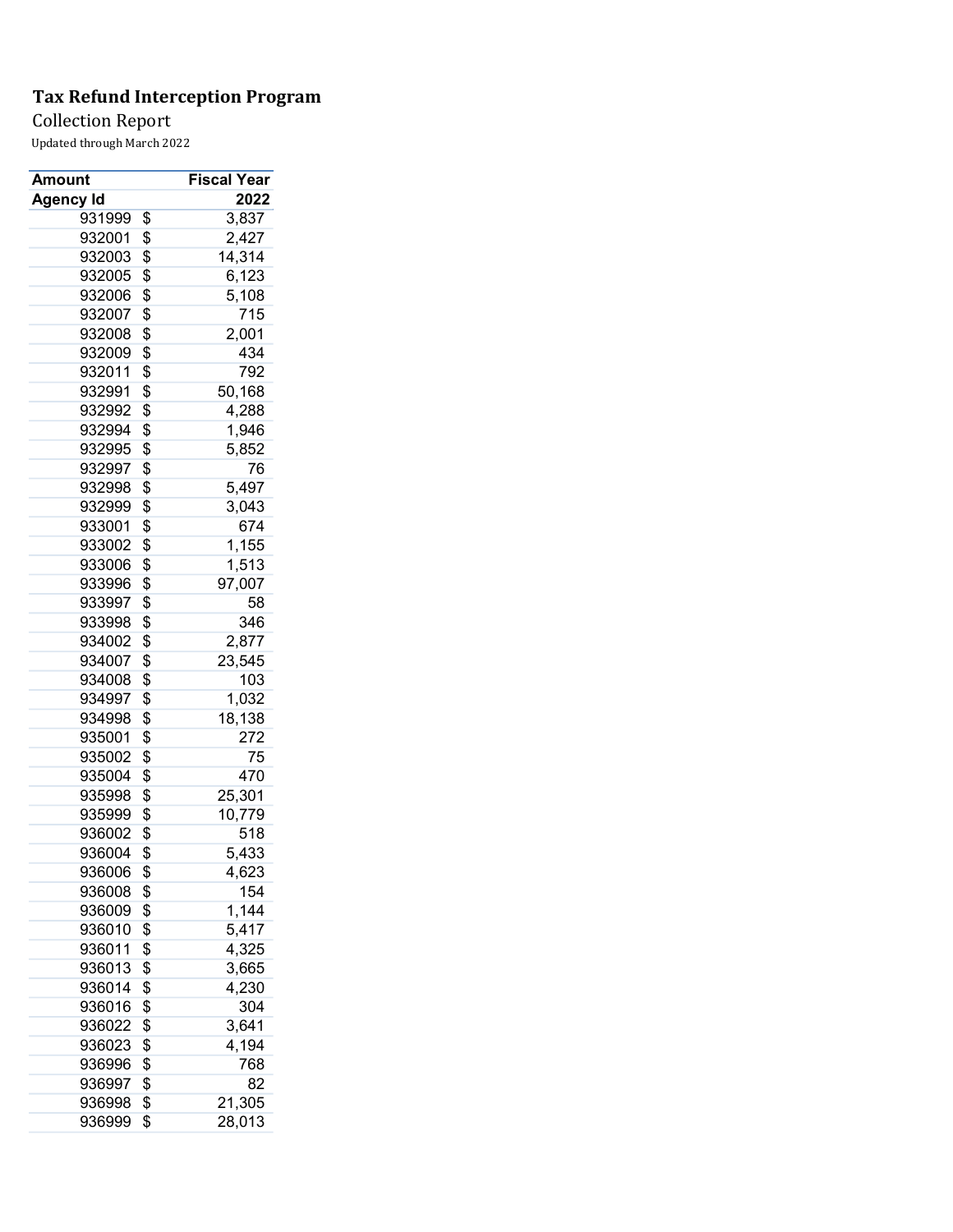## Collection Report

| Amount           | <b>Fiscal Year</b> |
|------------------|--------------------|
| <b>Agency Id</b> | 2022               |
| 937001           | \$<br>111          |
| 937002           | \$<br>19,554       |
| 937003           | \$<br>855          |
| 937004           | \$<br>14,472       |
| 937005           | \$<br>9,450        |
| 937008           | \$<br>5,844        |
| 937010           | \$<br>534          |
| 937012           | \$<br>25,133       |
| 937014           | \$<br>3,795        |
| 937015           | \$<br>991          |
| 937017           | \$<br>290          |
| 937020           | \$<br>568          |
| 937024           | \$<br>1,150        |
| 937027           | \$<br>2,753        |
| 937028           | \$<br>1,234        |
| 937030           | \$<br>288          |
| 937034           | \$<br>56           |
| 937994           | \$<br>35,040       |
| 937995           | \$<br>69,290       |
| 937999           | \$<br>1,713        |
| 938004           | \$<br>266          |
| 938009           | \$<br>792          |
| 938011           | \$<br>971          |
| 938012           | 137                |
|                  | \$                 |
| 938019           | \$<br>2,963        |
| 938027           | \$<br>37           |
| 938997           | \$<br>11,327       |
| 938998           | \$<br>6,324        |
| 938999           | \$<br>17,251       |
| 939994           | \$<br>2,826        |
| 939995           | \$<br>354          |
| 939997           | \$<br>718          |
| 939998           | \$<br>14,605       |
| 939999           | \$<br>496          |
| 940001           | \$<br>4,079        |
| 940003           | \$<br>2,830        |
| 940005           | \$<br>3,517        |
| 940006           | \$<br>685          |
| 940007           | \$<br>18,528       |
| 940008           | \$<br>53           |
| 940009           | \$<br>2,022,010    |
| 940010           | \$<br>81           |
| 940012           | \$<br>1,153        |
| 940013           | \$<br>9,168        |
| 940015           | \$<br>1,207        |
| 940016           | \$<br>4,770        |
| 940018           | \$<br>994,270      |
| 940020           | \$<br>2,448        |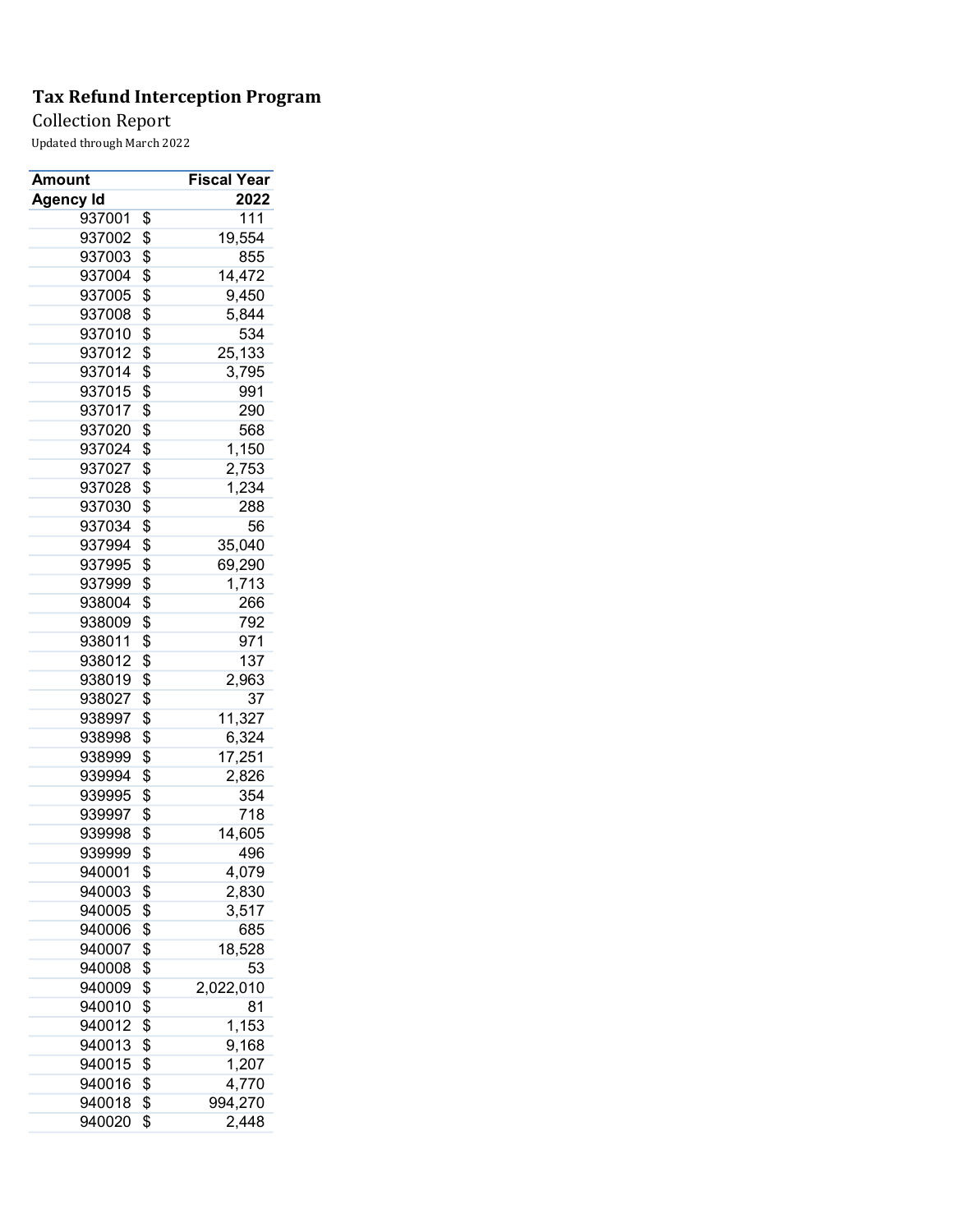## Collection Report

| Amount           | <b>Fiscal Year</b> |
|------------------|--------------------|
| <b>Agency Id</b> | 2022               |
| 940023           | \$<br>1,026        |
| 940024           | \$<br>2,114        |
| 940026           | \$<br>912          |
| 940027           | \$<br>20,620       |
| 940028           | \$<br>4,217        |
| 940029           | \$<br>7,125        |
| 940030           | \$<br>4,753        |
| 940032           | \$<br>37,068       |
| 940034           | \$<br>366,461      |
| 940035           | \$<br>110,981      |
| 940036           | \$<br>564          |
| 940041           | \$<br>3,312        |
| 940042           | \$<br>145          |
| 940043           | \$<br>507          |
| 940045           | \$<br>94,837       |
| 940047           | \$<br>1,737        |
| 940048           | \$<br>13,325       |
| 940050           | \$<br>6,999        |
| 940051           | \$<br>37,983       |
| 940054           | \$<br>6,618        |
| 940055           | \$<br>3,881        |
| 940056           | \$<br>5,508        |
| 940057           | \$<br>682          |
| 940058           | \$<br>6,355        |
|                  | \$<br>68,061       |
| 940059<br>940062 | \$                 |
|                  | 1,715              |
| 940063           | \$<br>61,413       |
| 940064           | \$<br>3,306        |
| 940065           | \$<br>32,886       |
| 940066           | \$<br>2,177        |
| 940068           | \$<br>18,988       |
| 940069           | \$<br>2,102        |
| 940070           | \$<br>18,566       |
| 940076           | \$<br>2,628        |
| 940992           | \$<br>5,687        |
| 940993           | \$<br>138          |
| 940994           | \$<br>65,185       |
| 940996           | \$<br>12,673       |
| 940998           | \$<br>61,724       |
| 940999           | \$<br>1,745,354    |
| 941001           | \$<br>7,956        |
| 941002           | \$<br>2,102        |
| 941003           | \$<br>432          |
| 941006           | \$<br>1,075        |
| 941009           | \$<br>311          |
| 941014           | \$<br>340          |
| 941995           | \$<br>1,240        |
| 941996           | \$<br>1,281        |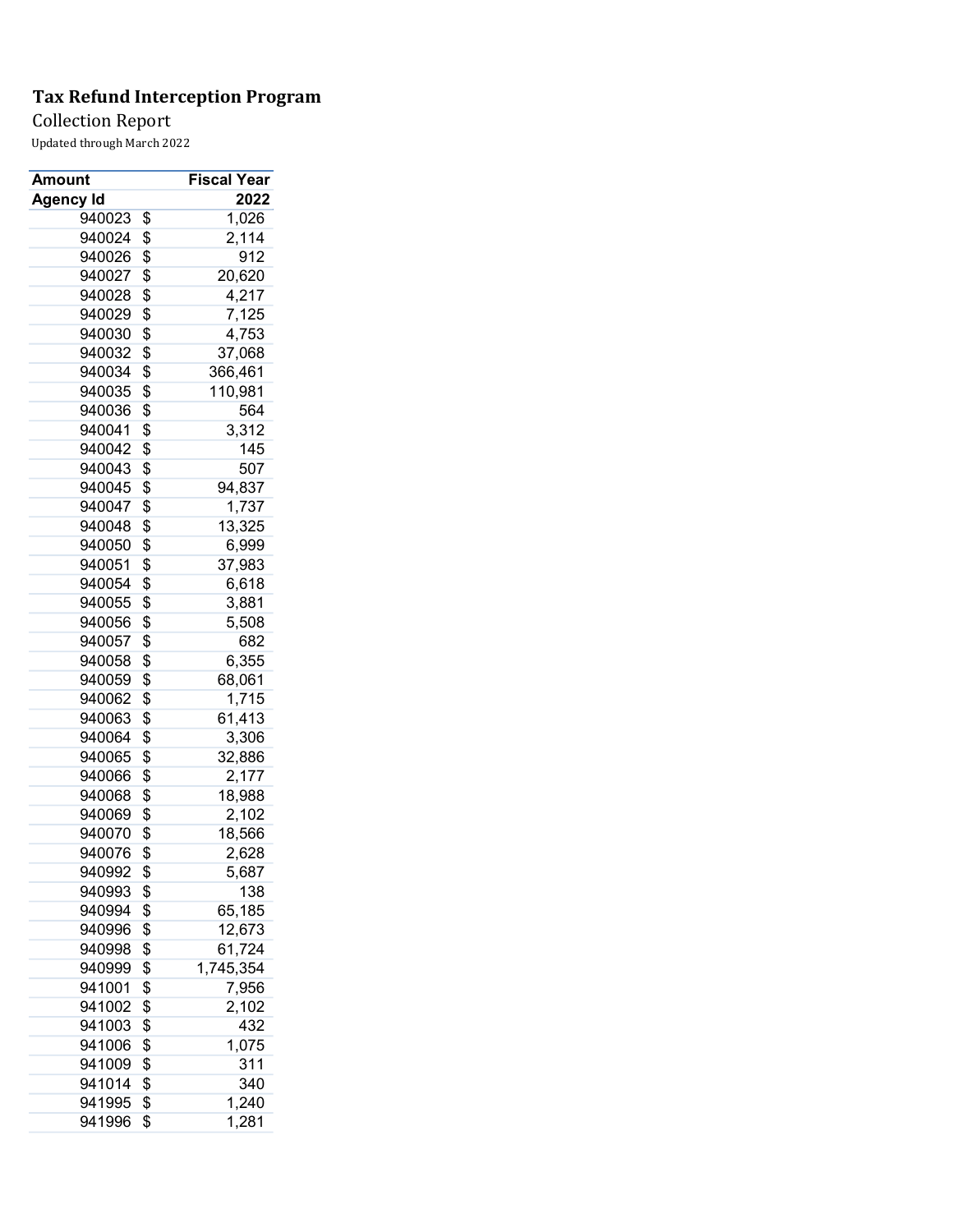## Collection Report

| Amount    | <b>Fiscal Year</b> |
|-----------|--------------------|
| Agency Id | 2022               |
| 941997    | \$<br>7,690        |
| 941998    | \$<br>19,123       |
| 941999    | \$<br>6,052        |
| 942002    | \$<br>584          |
| 942003    | \$<br>5,142        |
| 942004    | \$<br>1,538        |
| 942005    | \$<br>1,810        |
| 942006    | \$<br>10,577       |
| 942009    | \$<br>1,082        |
| 942995    | \$<br>40           |
| 942996    | \$<br>3,497        |
| 942997    | \$<br>29,390       |
| 942998    | \$<br>341          |
| 942999    | \$<br>3,341        |
| 943004    | \$<br>21,448       |
| 943006    | \$<br>250          |
| 943994    | \$<br>6,130        |
| 943995    | \$<br>788          |
| 943999    | \$<br>7,913        |
| 944001    | \$<br>7,614        |
| 944002    | \$<br>1,506        |
| 944007    | \$<br>267          |
| 944008    | \$<br>9,595        |
| 944009    | \$<br>508          |
| 944013    | \$<br>721          |
| 944015    | \$<br>12,883       |
| 944020    | \$<br>839          |
| 944022    | \$<br>36,266       |
| 944023    | \$<br>98           |
| 944026    | \$<br>433          |
| 944027    | \$<br>2,390        |
| 944029    | \$<br>5,227        |
| 944032    | \$<br>418          |
| 944033    | \$<br>53,663       |
| 944034    | \$<br>16,401       |
| 944035    |                    |
| 944039    | \$<br>2,187        |
|           | \$<br>4,894        |
| 944040    | \$<br>2,604        |
| 944992    | \$<br>3,116        |
| 944994    | \$<br>18,660       |
| 944995    | \$<br>156          |
| 944996    | \$<br>517          |
| 944998    | \$<br>250,780      |
| 944999    | \$<br>21,186       |
| 945007    | \$<br>25           |
| 945010    | \$<br>35,436       |
| 945012    | \$<br>12,551       |
| 945013    | \$<br>3,694        |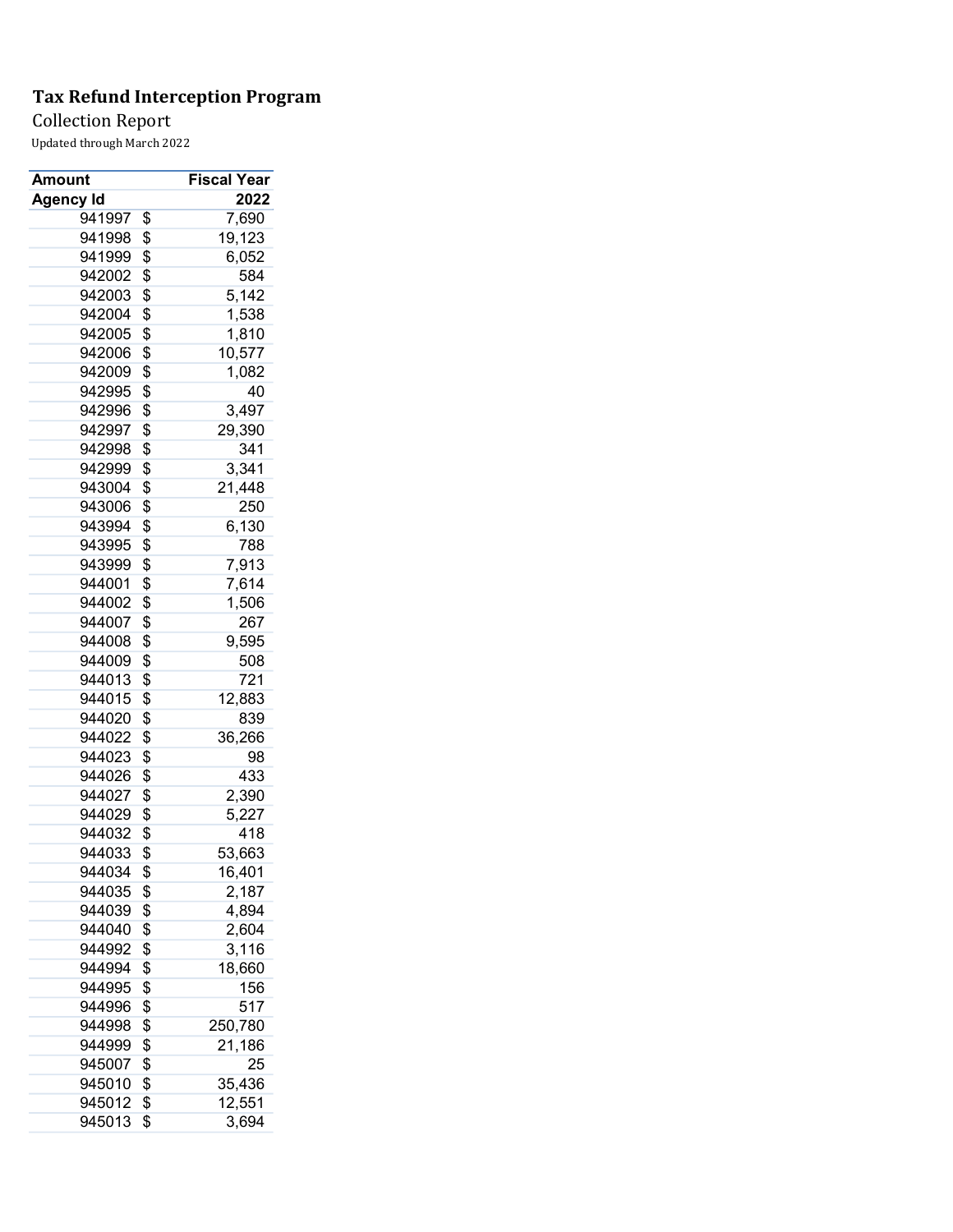Collection Report

| Amount           | <b>Fiscal Year</b>  |
|------------------|---------------------|
| Agency Id        | 2022                |
| 945014           | \$<br>5,773         |
| 945015           | \$<br>12,213        |
| 945016           | \$<br>103           |
| 945017           | \$<br>3,199         |
| 945018           | \$<br>1,443         |
| 945023           | \$<br>30            |
| 945025           | \$<br>6,341         |
| 945998           | \$<br>3,217         |
| 945999           | \$<br>33,230        |
| 946001           | \$<br>2,053         |
| 946002           | \$<br>1,157         |
| 946996           | \$<br>1,864         |
| 946998           | \$<br>6,923         |
| 946999           | \$<br>1,174         |
| 947009           | \$<br>1,469         |
| 947010           | \$<br>5,441         |
| 947015           | \$<br>452           |
| 947997           | \$<br>7,305         |
| 947998           | \$<br>492           |
| 947999           | \$<br>37            |
| 948001           | \$<br>495           |
| 948002           | \$<br>91            |
| 948004           | \$<br>624           |
| 948996           | \$<br>22            |
| 948997           | \$<br>3,137         |
| 948998           | \$<br>1,941         |
| 948999           | \$<br>23,599        |
| 949001           | \$<br>9,833         |
| 949003           | \$<br>172           |
| 949992           | \$<br>2,879         |
| 949995           | \$<br>561           |
| 949996           | \$<br>126           |
| 949997           | \$<br>13,035        |
| 949998           | \$<br>3,320         |
| 949999           | \$<br>715           |
|                  | \$<br>461           |
| 950002<br>950003 | 134                 |
|                  | \$                  |
| 950994           | \$<br>3,061         |
| 950995           | \$<br>538<br>10,346 |
| 950997           | \$                  |
| 950998           | \$<br>3,632         |
| 950999           | \$<br>4,601         |
| 951003           | \$<br>2,443         |
| 951010           | \$<br>2,468         |
| 951011           | \$<br>11,449        |
| 951012           | \$<br>2,933         |
| 951013           | \$<br>320           |
| 951015           | \$<br>1,441         |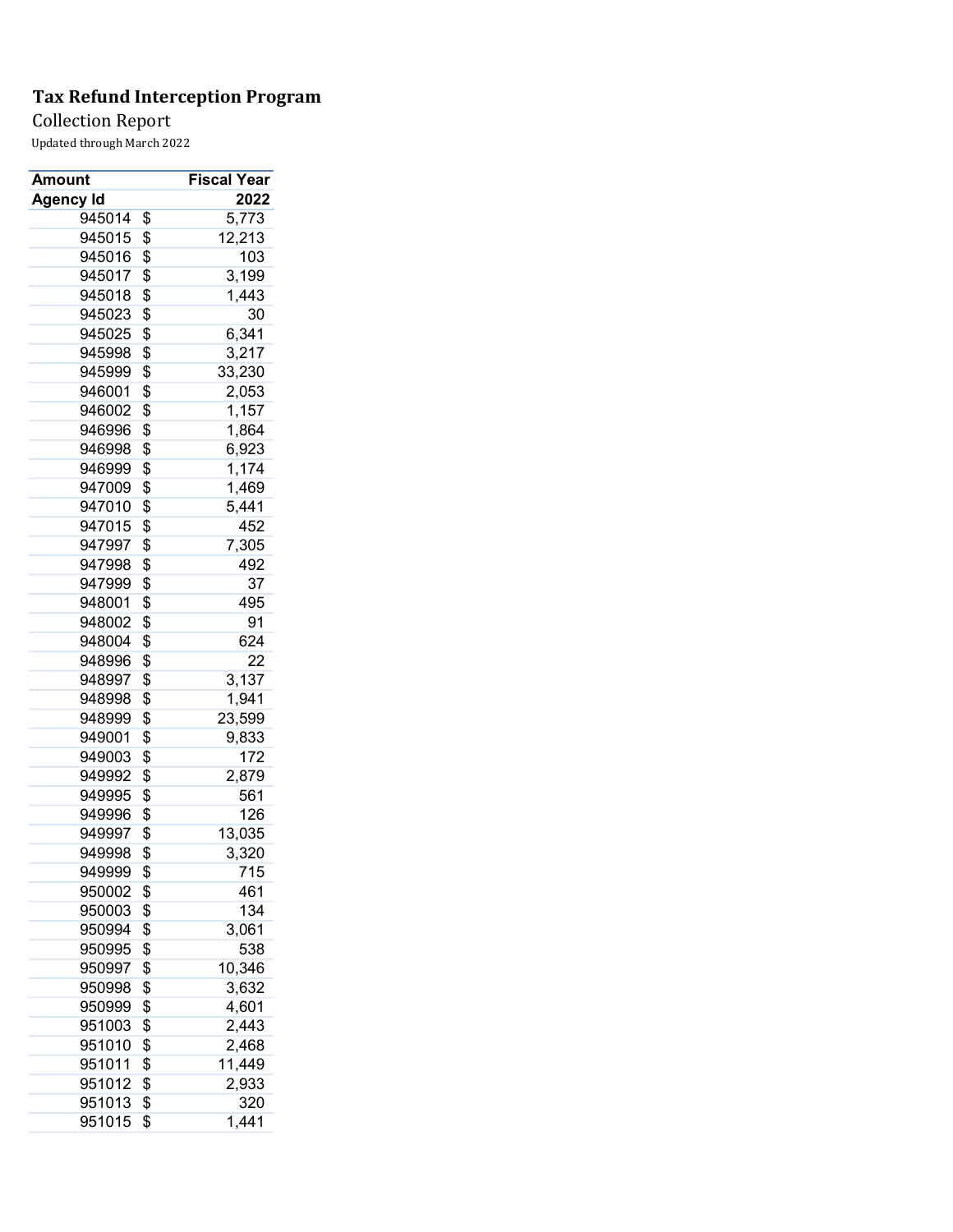Collection Report

| Amount           | <b>Fiscal Year</b> |
|------------------|--------------------|
| Agency Id        | 2022               |
| 951018           | \$<br>56           |
| 951019           | \$<br>4,993        |
| 951020           | \$<br>50           |
| 951021           | \$<br>84           |
| 951022           | \$<br>2,186        |
| 951023           | \$<br>92,218       |
| 951024           | \$<br>124          |
| 951025           | \$<br>89           |
| 951027           | \$<br>4,785        |
| 951030           | \$<br>1,602        |
| 951033           | \$<br>3,577        |
| 951034           | \$<br>4,507        |
| 951038           | \$<br>8,635        |
| 951989           | \$<br>21,525       |
| 951990           | \$<br>47,850       |
| 951991           | \$<br>1,521        |
| 951994           | \$<br>281          |
| 951996           | \$<br>162,578      |
| 952001           | \$<br>780          |
| 952003           | \$<br>576          |
| 952008           | \$<br>1,065        |
| 952992           | \$<br>374          |
| 952996           | \$<br>646          |
| 952997           | \$<br>375          |
| 952998           | \$<br>7,800        |
| 952999           | \$<br>7,414        |
| 953001           | \$<br>9,776        |
| 953003           | \$<br>193          |
| 953005           | \$<br>133          |
| 953006           | \$<br>1,945        |
| 953007           | \$<br>6,676        |
| 953012           | \$<br>218          |
| 953013           | \$<br>6,790        |
| 953015           | \$<br>1,031        |
| 953017           | \$<br>202          |
|                  |                    |
| 953020<br>953021 | \$<br>871          |
|                  | \$<br>3,511        |
| 953022           | \$<br>115,771      |
| 953023           | \$<br>8,203        |
| 953024           | \$<br>2,885        |
| 953025           | \$<br>7,632        |
| 953026           | \$<br>5,283        |
| 953032           | \$<br>735          |
| 953033           | \$<br>3,380        |
| 953036           | \$<br>17,661       |
| 953037           | \$<br>2,217        |
| 953039           | \$<br>290          |
| 953043           | \$<br>9,055        |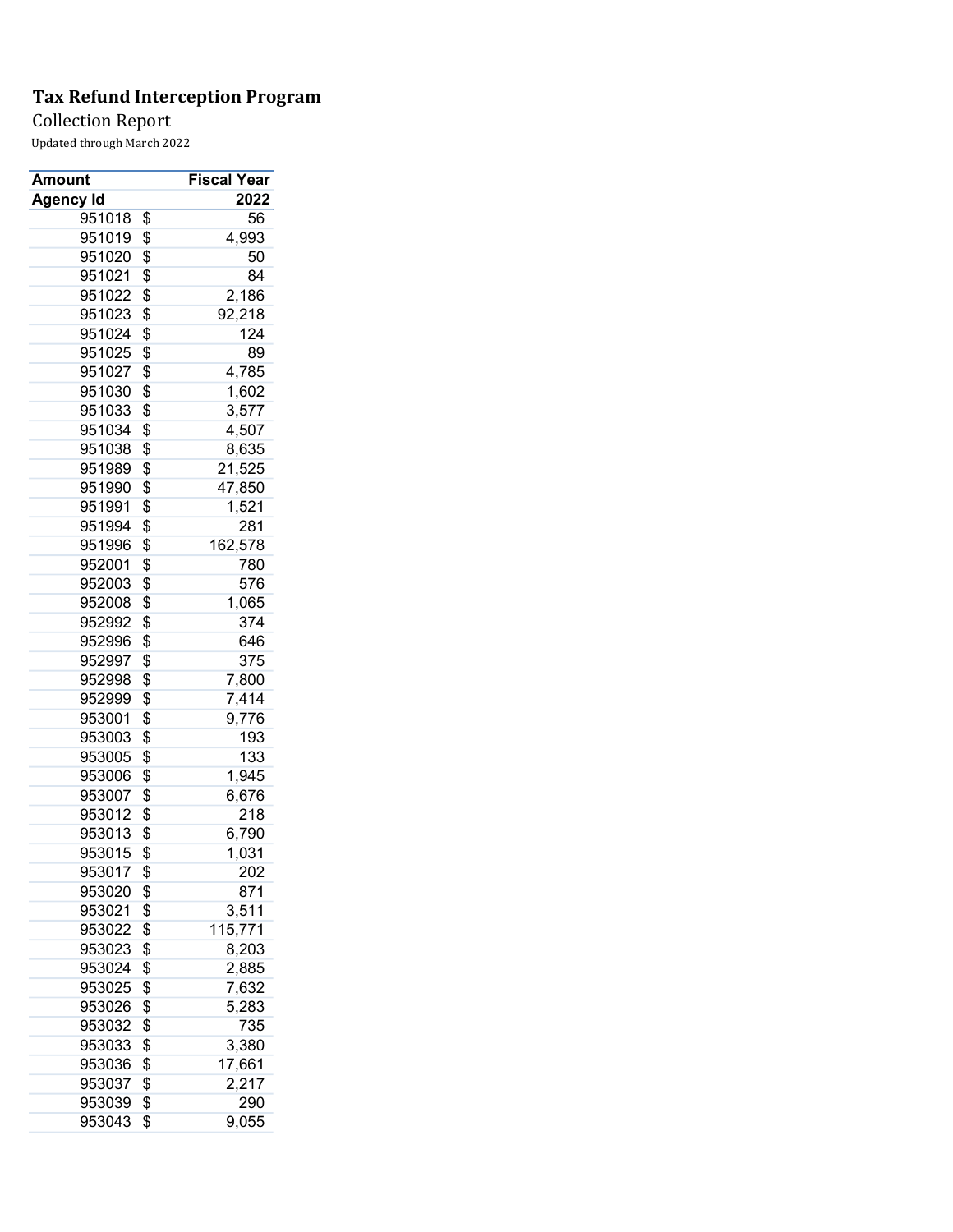Collection Report

| Amount           | <b>Fiscal Year</b> |
|------------------|--------------------|
| <b>Agency Id</b> | 2022               |
| 953997           | \$<br>14,125       |
| 953999           | \$<br>419,310      |
| 954001           | \$<br>41           |
| 954003           | \$<br>20           |
| 954993           | \$<br>13,747       |
| 954997           | \$<br>2,218        |
| 954998           | \$<br>6,699        |
| 954999           | \$<br>11,781       |
| 955002           | \$<br>1,050        |
| 955005           | \$<br>26,299       |
| 955008           | \$<br>3,353        |
| 955009           | \$<br>317          |
| 955010           | \$<br>5,998        |
| 955017           | \$<br>4,921        |
| 955018           | \$<br>26,398       |
| 955019           | \$<br>67           |
| 955024           | \$<br>2,089        |
| 955026           | \$<br>2,825        |
| 955035           | \$<br>412          |
| 955997           | \$<br>3,980        |
| 955999           | \$<br>608          |
| 956001           | \$<br>521          |
| 956003           | \$<br>23,359       |
| 956004           | \$<br>9,215        |
| 956006           | \$<br>6,217        |
| 956009           | \$<br>12,697       |
| 956010           | \$<br>176          |
| 956013           | \$<br>760          |
| 956014           | \$<br>1,563        |
| 956016           | \$<br>24,929       |
| 956019           | \$<br>522          |
| 956991           | \$<br>696          |
| 956992           | \$<br>71,175       |
| 956993           | \$<br>25,706       |
| 956995           | \$<br>1,055        |
| 956996           | \$<br>12,252       |
| 956997           | \$<br>6,805        |
| 956998           | \$<br>137,998      |
| 956999           | \$<br>12,825       |
| 957997           | \$<br>1,027        |
| 957998           | \$<br>676          |
| 957999           | \$<br>3,673        |
| 958001           | \$<br>8,690        |
| 958006           | \$<br>871          |
| 958007           | \$<br>7,496        |
| 958008           | \$<br>431          |
| 958010           | \$<br>2,377        |
| 958011           | \$<br>261          |
|                  |                    |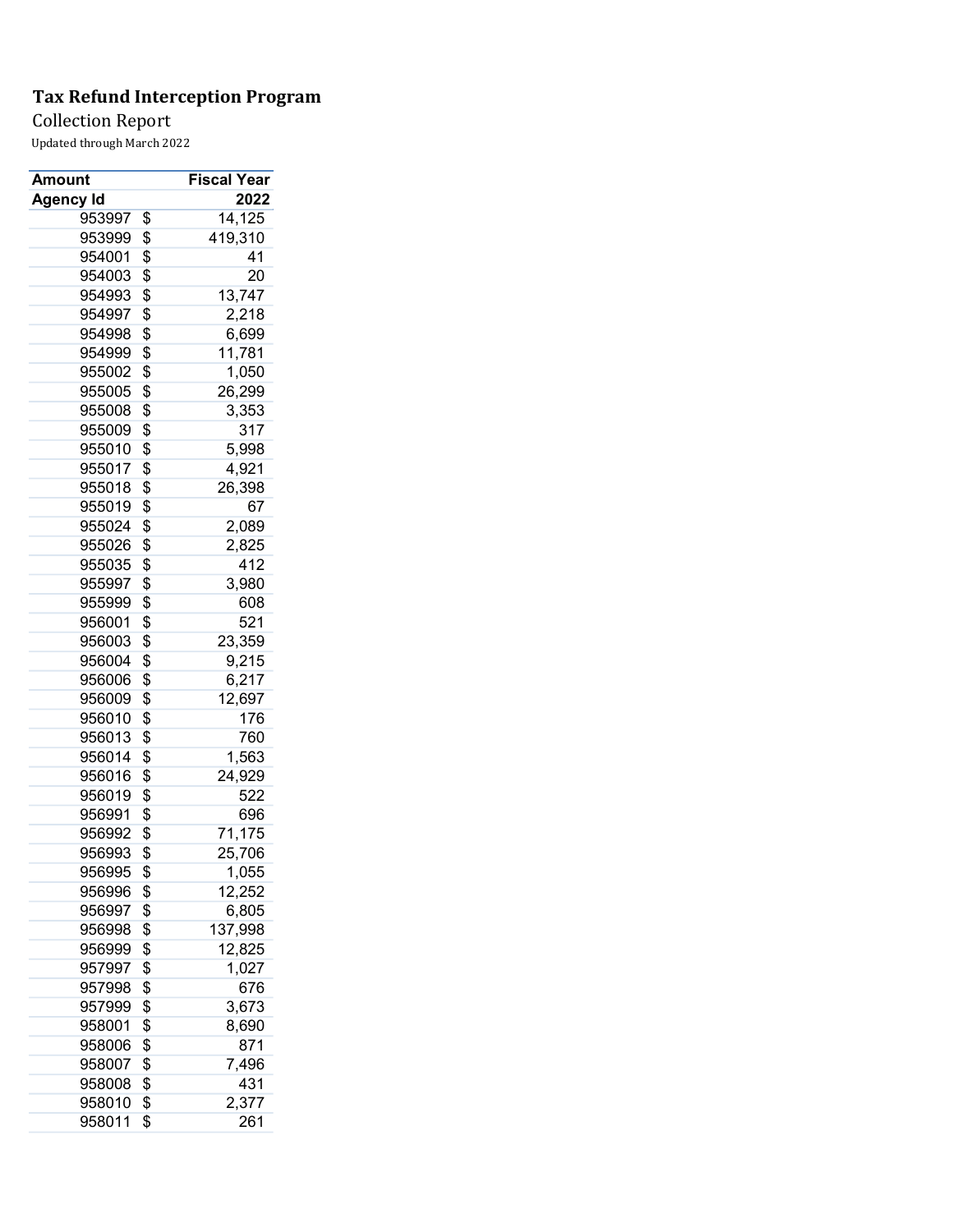## Collection Report

| Amount           | Fiscal Year   |
|------------------|---------------|
| <b>Agency Id</b> | 2022          |
| 958012           | \$<br>7,685   |
| 958016           | \$<br>368     |
| 958019           | \$<br>3,682   |
| 958991           | \$<br>2,159   |
| 958992           | \$<br>8,357   |
| 958993           | \$<br>2,505   |
| 958994           | \$<br>10,842  |
| 958997           | \$<br>2,955   |
| 958999           | \$<br>77,510  |
| 959001           | \$<br>85      |
| 959007           | \$<br>3,560   |
| 959010           | \$<br>422     |
| 959014           | \$<br>185     |
| 959016           | \$<br>18,466  |
| 959019           | \$<br>4,098   |
| 959025           | \$<br>1,759   |
| 959991           | \$<br>43,516  |
| 959993           | \$<br>685     |
| 959994           | \$<br>1,398   |
| 959995           | \$<br>19,508  |
| 959997           | \$<br>479     |
| 959998           | \$<br>142,133 |
| 959999           | \$<br>10,645  |
| 960002           | \$            |
| 960998           | \$<br>1,250   |
|                  | 5,517         |
| 960999           | \$<br>3,709   |
| 961003           | \$<br>7,087   |
| 961006           | \$<br>619     |
| 961994           | \$<br>2,503   |
| 961996           | \$<br>7,145   |
| 961998           | \$<br>881     |
| 961999           | \$<br>3,104   |
| 962007           | \$<br>3,178   |
| 962009           | \$<br>2,247   |
| 962010           | \$<br>854     |
| 962011           | \$<br>937     |
| 962013           | \$<br>1,443   |
| 962997           | \$<br>1,012   |
| 962999           | \$<br>10,304  |
| 963001           | \$<br>160     |
| 963003           | \$<br>206     |
| 963005           | \$<br>1,563   |
| 963995           | \$<br>16,527  |
| 963998           | \$<br>2,450   |
| 964002           | \$<br>89      |
| 964005           | \$<br>863     |
| 964010           | \$<br>24,507  |
| 964012           | \$<br>64      |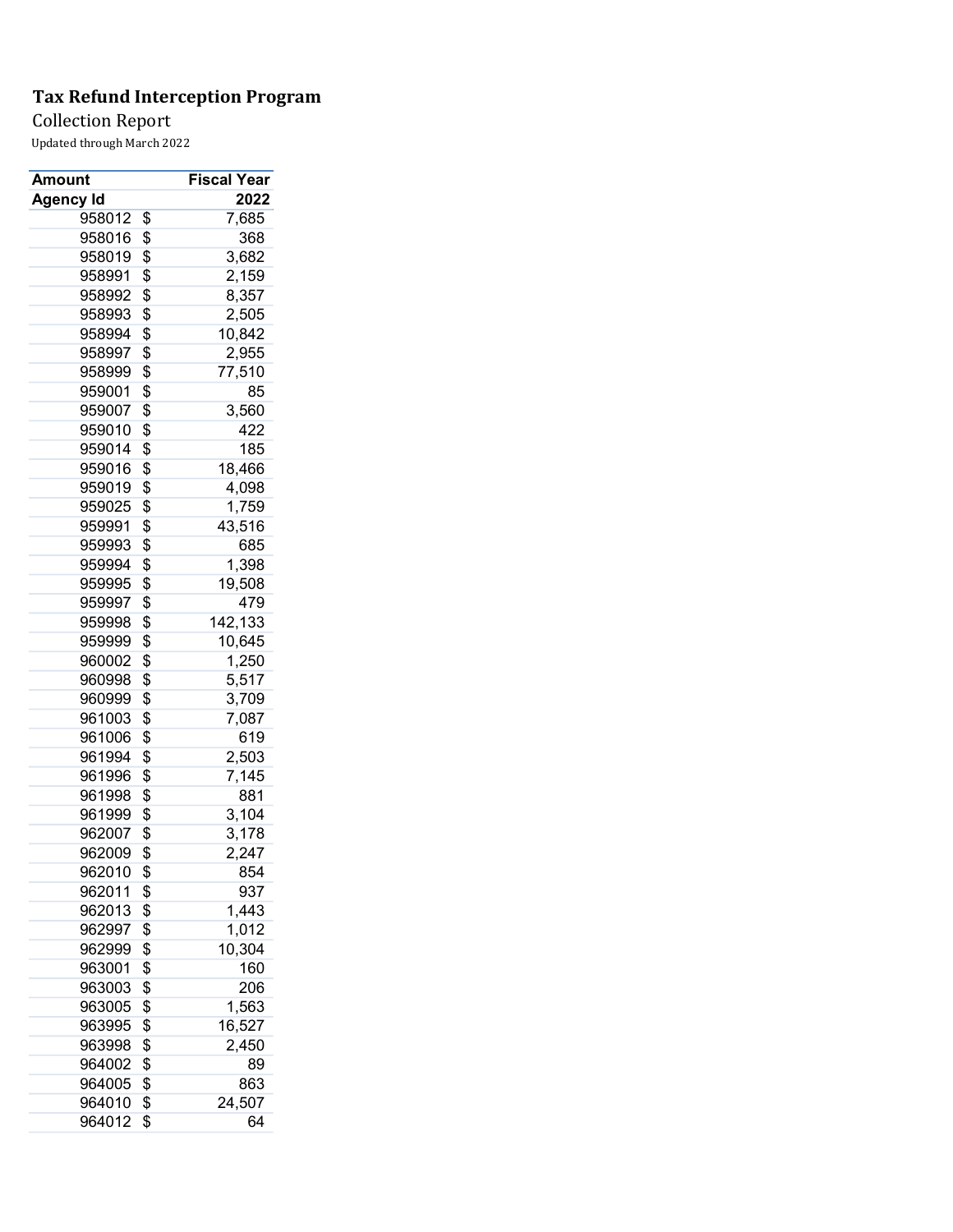## Collection Report

| Amount           | Fiscal Year   |
|------------------|---------------|
| <b>Agency Id</b> | 2022          |
| 964016           | \$<br>4,021   |
| 964018           | \$<br>273     |
| 964022           | \$<br>881     |
| 964023           | \$<br>2,052   |
| 964026           | \$<br>1,111   |
| 964027           | \$<br>23,510  |
| 964033           | \$<br>3,778   |
| 964038           | \$<br>3,213   |
| 964040           | \$<br>6,459   |
| 964041           | \$<br>7,447   |
| 964998           | \$<br>33,999  |
| 964999           | \$<br>27,821  |
| 965001           | \$<br>14,286  |
| 965002           | \$<br>3,094   |
| 965992           | \$<br>1,653   |
| 965994           | \$<br>1,329   |
| 965997           | \$<br>737     |
| 965998           | \$<br>9,429   |
| 965999           | \$<br>3,716   |
| 966002           | \$<br>156     |
| 966003           | \$<br>14,401  |
| 966006           | \$<br>2,972   |
| 966009           | \$<br>1,595   |
| 966013           | \$<br>70      |
| 966016           | \$<br>725     |
| 966021           | \$<br>908     |
| 966022           | \$<br>5,689   |
| 966996           | \$<br>7,972   |
| 966997           | \$<br>30,929  |
| 966999           | \$<br>117,832 |
| 967001           | \$            |
|                  | 1,240         |
| 967004           | \$<br>7,620   |
| 967005           | \$<br>695     |
| 967006           | \$<br>312     |
| 967010           | \$<br>1,007   |
| 967011           | \$<br>771     |
| 967016           | \$<br>6,589   |
| 967020           | \$<br>2,749   |
| 967022           | \$<br>97      |
| 967024           | \$<br>4,436   |
| 967025           | \$<br>8,800   |
| 967027           | \$<br>2,490   |
| 967028           | \$<br>7,753   |
| 967029           | \$<br>633     |
| 967030           | \$<br>254     |
| 967031           | \$<br>2,111   |
| 967033           | \$<br>827     |
| 967035           | \$<br>1,680   |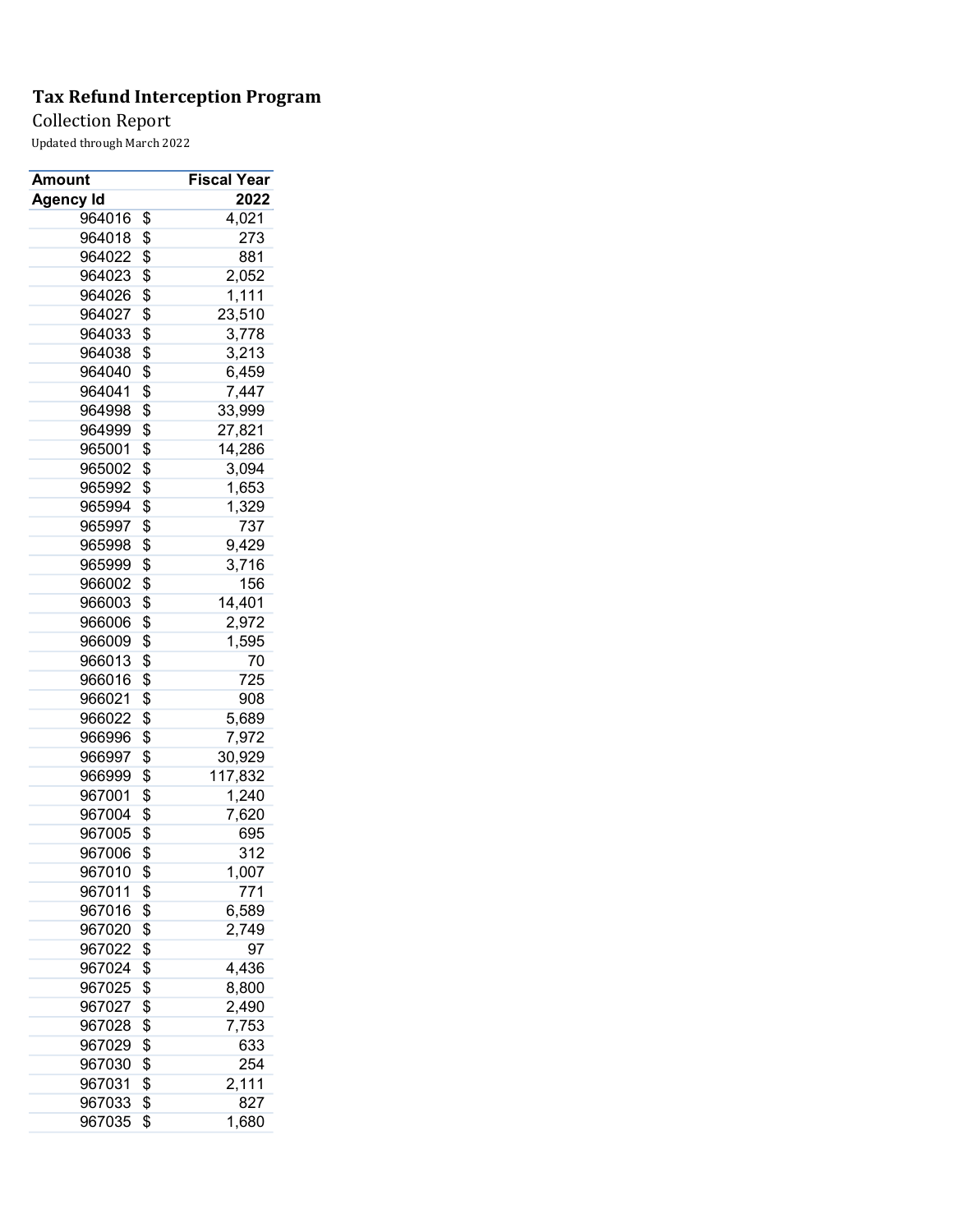Collection Report

| Amount           | <b>Fiscal Year</b> |
|------------------|--------------------|
| Agency Id        | 2022               |
| 967039           | \$<br>12,159       |
| 967040           | \$<br>11,056       |
| 967045           | \$<br>2,415        |
| 967046           | \$<br>178          |
| 967047           | \$<br>5,141        |
| 967048           | \$<br>29,733       |
| 967050           | \$<br>15,555       |
| 967051           | \$<br>8,923        |
| 967057           | \$<br>1,077        |
| 967058           | \$<br>787          |
| 967059           | \$<br>23,101       |
| 967060           | \$<br>531          |
| 967998           | \$<br>62           |
| 967999           | \$<br>1,164,116    |
| 968002           | \$<br>315          |
| 968003           | \$<br>1,211        |
| 968004           | \$<br>1,298        |
| 968005           | \$<br>8,937        |
| 968006           | \$<br>4,010        |
| 968008           | \$<br>420          |
| 968009           | \$<br>1,304        |
| 968011           | \$<br>4,484        |
| 968012           | \$<br>2,825        |
| 968013           | \$<br>1,774        |
| 968014           | \$<br>565          |
| 968015           | \$<br>841          |
| 968016           | \$<br>1,245        |
| 968017           | \$<br>204          |
| 968018           | \$<br>3,233        |
| 968019           | \$<br>5,076        |
| 968021           | \$<br>107          |
|                  |                    |
| 968023<br>968994 | \$<br>5,871        |
|                  | \$<br>10,067       |
| 968995           | \$<br>4,095        |
| 968999           | \$<br>19,021       |
| 969002           | \$<br>550          |
| 969005           | \$<br>71           |
| 969007           | \$<br>2,138        |
| 969998           | \$<br>15,538       |
| 970001           | \$<br>24,343       |
| 970002           | \$<br>1,440        |
| 970004           | \$<br>4,387        |
| 970007           | \$<br>2,984        |
| 970008           | \$<br>235          |
| 970009           | \$<br>2,662        |
| 970010           | \$<br>41,081       |
| 970012           | \$<br>21,658       |
| 970013           | \$<br>1,510        |